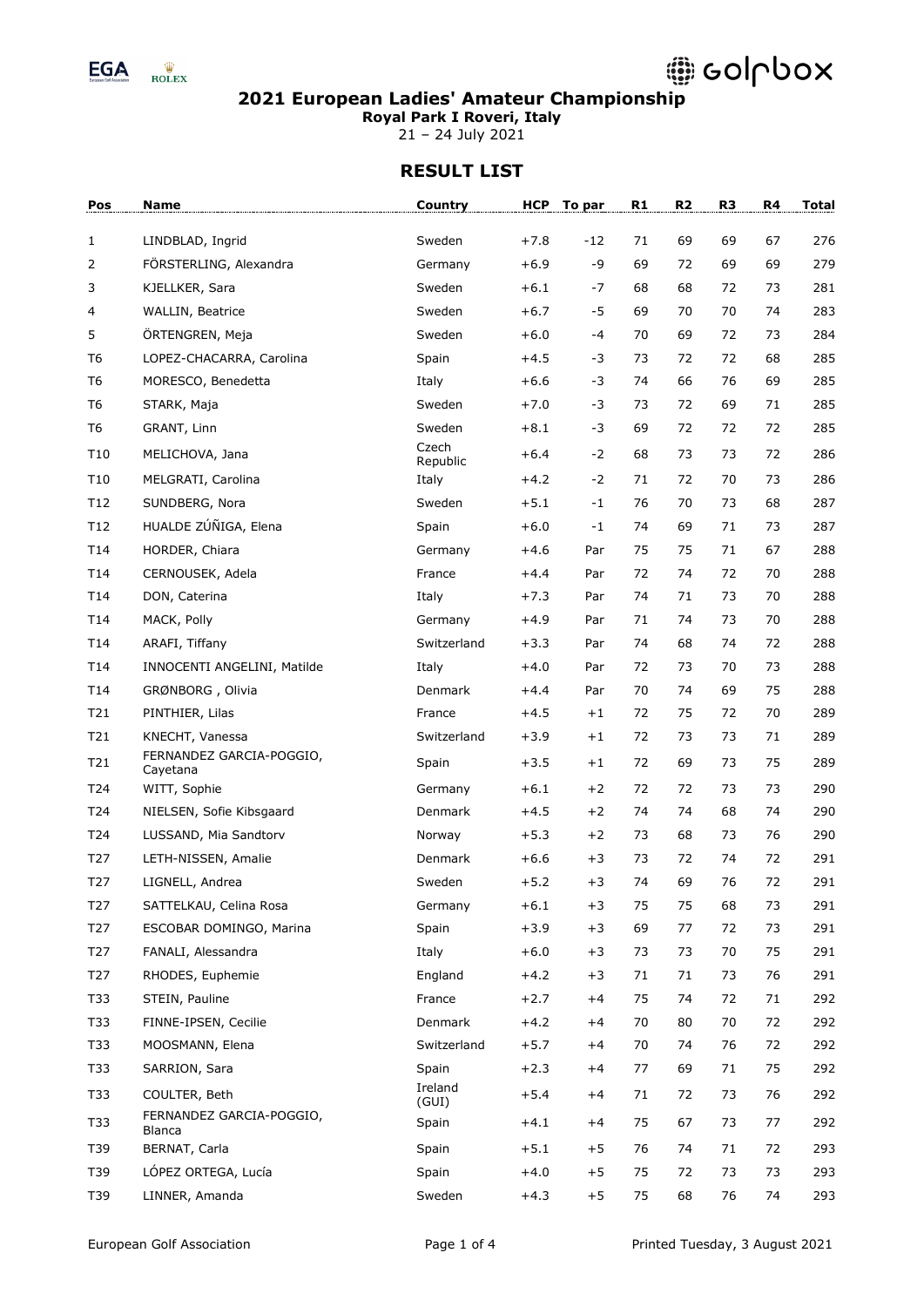

**Royal Park I Roveri, Italy**

21 – 24 July 2021

| Pos | Name                       | Country            |        | HCP To par | R1 | R <sub>2</sub> | R <sub>3</sub> | R4 | <b>Total</b> |
|-----|----------------------------|--------------------|--------|------------|----|----------------|----------------|----|--------------|
| T39 | BOYSEN HILLESTAD, Julie    | Norway             | $+4.3$ | $+5$       | 78 | 73             | 67             | 75 | 293          |
| T39 | MANZALINI, Clara           | Italy              | $+5.7$ | $+5$       | 73 | 74             | 71             | 75 | 293          |
| T39 | MARFA, Paz                 | Spain              | $+3.3$ | $+5$       | 72 | 75             | 71             | 75 | 293          |
| T39 | BELLINI, Giulia            | Italy              | $+4.2$ | $+5$       | 70 | 71             | 74             | 78 | 293          |
| T46 | MACKOVA, Patricie          | Czech              | $+4.1$ | $+6$       | 76 | 74             | 71             | 73 | 294          |
| T46 | OHMA, Silje Torvund        | Republic<br>Norway | $+4.0$ | $+6$       | 73 | 74             | 74             | 73 | 294          |
| T46 | LIAUTIER, Charlotte        | France             | $+4.5$ | $+6$       | 72 | 73             | 75             | 74 | 294          |
| T46 | FÄGERSTEN, Ester           | Sweden             | $+3.9$ | $+6$       | 66 | 74             | 78             | 76 | 294          |
| T46 | TEJEDO, Carla              | Spain              | $+4.9$ | $+6$       | 81 | 67             | 69             | 77 | 294          |
| T46 | BARRETT, Daniella          | Finland            | $+3.8$ | $+6$       | 74 | 72             | 71             | 77 | 294          |
| T52 | SVENSSON, Elsa             | Sweden             | $+3.3$ | $+7$       | 74 | 75             | 72             | 74 | 295          |
| T52 | MCCARTHY, Julie            | Ireland<br>(GUI)   | $+2.2$ | $+7$       | 72 | 71             | 78             | 74 | 295          |
| T52 | KOUSKOVÁ, Sára             | Czech<br>Republic  | $+6.5$ | $+7$       | 76 | 72             | 72             | 75 | 295          |
| T52 | HILTUNEN, Kerttu           | Finland            | $+3.7$ | $+7$       | 76 | 71             | 73             | 75 | 295          |
| T56 | LAU, Lois                  | France             | $+5.2$ | $+8$       | 74 | 73             | 73             | 76 | 296          |
| T56 | NOBILIO, Alessia           | Italy              | $+5.1$ | $+8$       | 69 | 78             | 73             | 76 | 296          |
| T56 | NIELSEN, Rikke Svejgård    | Denmark            | $+4.4$ | $+8$       | 73 | 70             | 77             | 76 | 296          |
| T59 | TEINIKETO, Tia             | Finland            | $+3.2$ | $+9$       | 77 | 73             | 71             | 76 | 297          |
| T59 | PELAEZ TRIVIÑO, Ana        | Spain              | $+5.7$ | $+9$       | 73 | 72             | 75             | 77 | 297          |
| T59 | HOLMEY, Lauren             | Netherlands        | $+3.9$ | $+9$       | 71 | 74             | 75             | 77 | 297          |
| T62 | NEILSON, Cameron           | Scotland           | $+3.7$ | $+11$      | 72 | 76             | 73             | 78 | 299          |
| T62 | PINA ORTEGA, Ana           | Spain              | $+1.7$ | $+11$      | 73 | 72             | 75             | 79 | 299          |
| MC  | LAKLALECH, Ines            | Morocco            | $+2.6$ | $+6$       | 79 | 71             | 72             |    | 222          |
| MC  | THOUBER, Christina         | Denmark            | $+4.2$ | $+6$       | 75 | 74             | 73             |    | 222          |
| MC  | BACK, Charlotte            | Germany            | $+5.5$ | $+6$       | 74 | 75             | 73             |    | 222          |
| МC  | BALANZATEGUI GARCÍA, Paula | Spain              | $+2.9$ | $+6$       | 74 | 75             | 73             |    | 222          |
| MC  | DUMEZ, Gala                | France             | $+5.0$ | $+6$       | 71 | 78             | 73             |    | 222          |
| МC  | KIRNER, Paula              | Germany            | $+3.8$ | $+6$       | 68 | 81             | 73             |    | 222          |
| МC  | STURDZA, Caroline          | Switzerland        | $+4.0$ | $+6$       | 77 | 71             | 74             |    | 222          |
| МC  | BARROSO SÁ, Sofia          | Portugal           | $+3.5$ | $+6$       | 75 | 73             | 74             |    | 222          |
| МC  | DIEZ MOLINER, Teresa       | Spain              | $+2.0$ | $+6$       | 75 | 73             | 74             |    | 222          |
| МC  | TEJEDO, Rocio              | Spain              | $+2.8$ | $+6$       | 74 | 74             | 74             |    | 222          |
| МC  | POLIVCHAK, Nicole          | Poland             | $+3.0$ | $+6$       | 72 | 75             | 75             |    | 222          |
| МC  | MELECKA, Tereza            | Czech<br>Republic  | $+5.8$ | $+6$       | 75 | 71             | 76             |    | 222          |
| МC  | VAN RESPAILLE, Laura       | France             | $+5.2$ | $+6$       | 75 | 71             | 76             |    | 222          |
| МC  | ZACHAROVSKÁ, Antónia       | Slovakia           | $+4.9$ | $+6$       | 71 | 75             | 76             |    | 222          |
| МC  | SPITZ, Emma                | Austria            | $+6.7$ | $+7$       | 74 | 77             | 72             |    | 223          |
| МC  | EISENHUT, Anni             | Germany            | $+4.4$ | $+7$       | 76 | 74             | 73             |    | 223          |
| МC  | FOUILLET, Constance        | France             | $+4.6$ | $+7$       | 74 | 76             | 73             |    | 223          |
| МC  | LETH-NISSEN, Cecilie       | Denmark            | $+2.1$ | $+7$       | 77 | 71             | 75             |    | 223          |
| МC  | HUSTED, Natacha Høst       | Denmark            | $+5.4$ | $+7$       | 74 | 74             | 75             |    | 223          |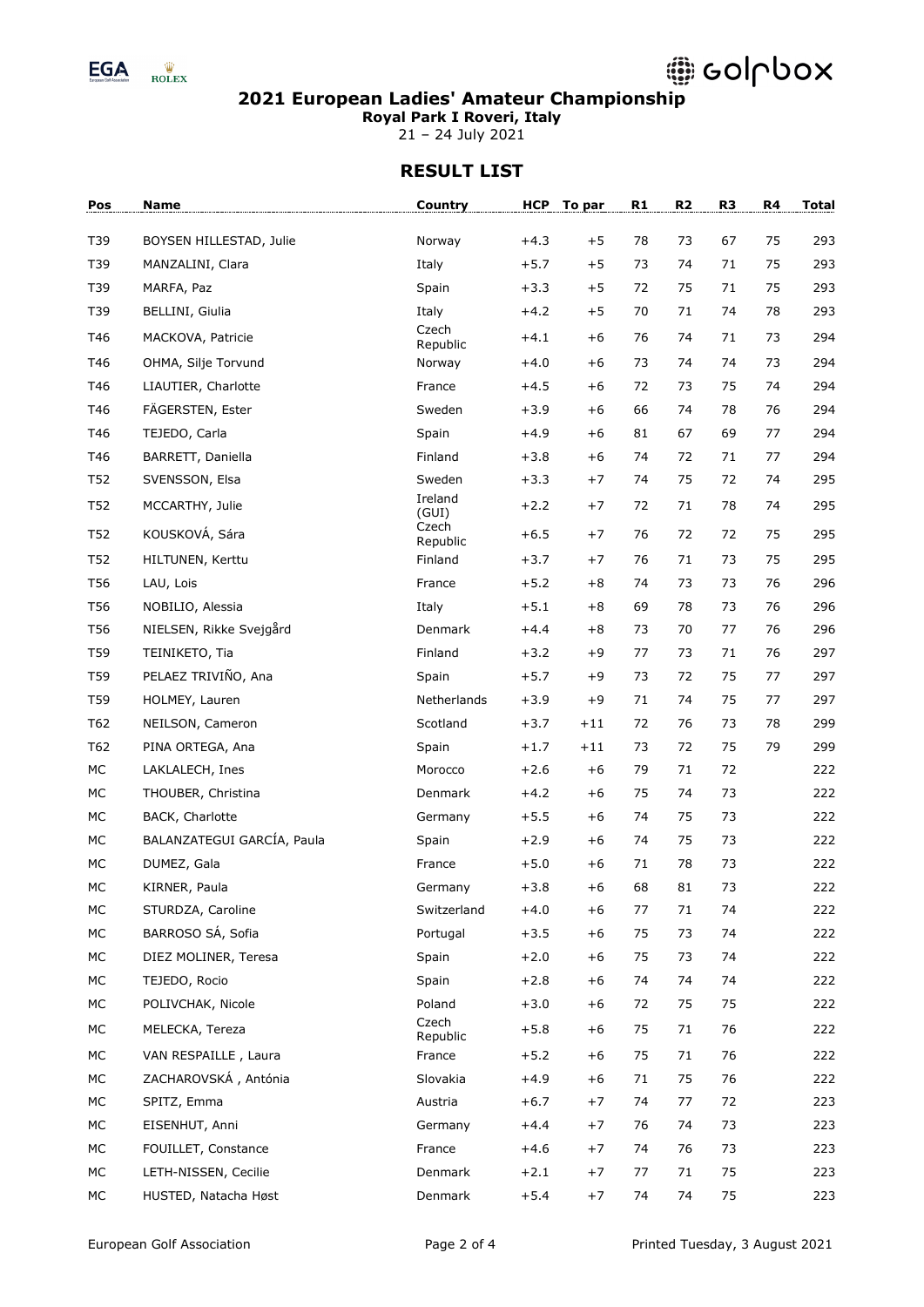

**Royal Park I Roveri, Italy**

21 – 24 July 2021

| Pos      | <b>Name</b>              | Country             | <b>HCP</b>       | To par        | R1       | R <sub>2</sub> | R3       | R <sub>4</sub> | <b>Total</b> |
|----------|--------------------------|---------------------|------------------|---------------|----------|----------------|----------|----------------|--------------|
| MC       | JONSSON, Matilda         | Sweden              | $+4.7$           | $+7$          | 74       | 74             | 75       |                | 223          |
| МC       | DELAVALLADE, Mathilde    | France              | $+3.0$           | $+7$          | 71       | 73             | 79       |                | 223          |
| MC       | SCHULZ-HANSSEN, Paula    | Germany             | $+6.4$           | $+7$          | 69       | 74             | 80       |                | 223          |
| MC       | GRIFFAUT, Marine         | France              | $+4.8$           | $+8$          | 77       | 76             | 71       |                | 224          |
| MC       | SHULTSE, Anna            | Russian             | $+2.2$           | $+8$          | 78       | 74             | 72       |                | 224          |
| MC       | BOSSI, Virginia          | Federation<br>Italy | $+3.9$           | $+8$          | 75       | 77             | 72       |                | 224          |
| MC       | ZANUSSO, Anna            | Italy               | $+5.5$           | $+8$          | 74       | 76             | 74       |                | 224          |
| MC       | HOLPFER, Isabella        | Austria             | $+3.0$           | $+9$          | 77       | 77             | 71       |                | 225          |
| MC       | ARWEFJÄLL, Kajsa         | Sweden              | $+4.6$           | $+9$          | 77       | 75             | 73       |                | 225          |
| MC       | LØRUP, Nicole Bonde      | Denmark             | $+3.8$           | $+9$          | 77       | 75             | 73       |                | 225          |
| МC       | KLOTZ, Ariane            | France              | $+2.6$           | $+9$          | 71       | 81             | 73       |                | 225          |
| MC       | VAHALOVÁ, Agata          | Czech               | $+3.9$           | $+9$          | 78       | 72             | 75       |                | 225          |
|          |                          | Republic            |                  |               |          |                |          |                |              |
| MC       | MODDER, Daniëlle         | Netherlands         | $+4.3$           | $+9$          | 75       | 75             | 75       |                | 225          |
| MC<br>MC | KREUZER, Helen           | Germany             | $+4.4$           | $+9$<br>$+10$ | 76<br>76 | 71<br>80       | 78<br>70 |                | 225<br>226   |
| MC       | SVEJDA, Amelie           | Austria<br>Italy    | $+2.0$           |               | 79       |                | 73       |                | 226          |
| MC       | MORESCO, Angelica        |                     | $+6.2$<br>$+3.9$ | $+10$         | 77       | 74<br>75       | 74       |                | 226          |
|          | BAGNOLI, Letizia         | Italy<br>Czech      |                  | $+10$         |          |                |          |                |              |
| MC       | VITU, Gabriela Roberta   | Republic            | $+3.4$           | $+11$         | 76       | 78             | 73       |                | 227          |
| MC       | DEN DUNNEN, Anne-Sterre  | Netherlands         | $+5.2$           | $+11$         | 76       | 77             | 74       |                | 227          |
| MC       | TAMBURLINI, Chiara       | Switzerland         | $+5.0$           | $+11$         | 76       | 73             | 78       |                | 227          |
| MC       | ERICSSON, Sara           | Sweden              | $+3.2$           | $+12$         | 80       | 74             | 74       |                | 228          |
| МC       | FOURNAND, Justine        | France              | $+4.7$           | $+12$         | 74       | 78             | 76       |                | 228          |
| MC       | CATTANEO, Charlotte      | Italy               | $+3.7$           | $+12$         | 73       | 78             | 77       |                | 228          |
| MC       | BEIJER, Noëlle           | Netherlands         | $+4.9$           | $+13$         | 79       | 77             | 73       |                | 229          |
| MC       | KARG, Hannah Leonie      | Germany             | $+3.3$           | $+13$         | 78       | 77             | 74       |                | 229          |
| MC       | JUNKKARI, Krista         | Finland             | $+4.0$           | $+13$         | 74       | 76             | 79       |                | 229          |
| MC       | HUND, Viktoria           | Germany             | $+2.8$           | $+14$         | 81       | 78             | 71       |                | 230          |
| MC       | FOSTER, Anna             | Ireland<br>(GUI)    | $+4.2$           | $+14$         | 79       | 77             | 74       |                | 230          |
| МC       | EBNER, Johanna           | Austria             | $+1.9$           | $+14$         | 78       | 74             | 78       |                | 230          |
| МC       | TAYLOR, Amy              | England             | $+4.4$           | $+14$         | 73       | 78             | 79       |                | 230          |
| МC       | STARKUTĖ, Gilė Bitė      | Lithuania           | $+3.7$           | $+15$         | 79       | 77             | 75       |                | 231          |
| МC       | CAR, Barbara             | Slovenia            | $+1.3$           | $+15$         | 79       | 76             | 76       |                | 231          |
| МC       | LEE, Ginnie              | Switzerland         | $+4.1$           | $+15$         | 79       | 75             | 77       |                | 231          |
| МC       | BECHT, Rebecca           | Belgium             | $+3.5$           | $+15$         | 76       | 77             | 78       |                | 231          |
| МC       | SANTONI, Francesca       | Italy               | $+5.2$           | $+15$         | 73       | 79             | 79       |                | 231          |
| МC       | SØNDERBY, Smilla         | Denmark             | $+4.6$           | $+15$         | 75       | 76             | 80       |                | 231          |
| МC       | KLIMENTOVA, Lea          | Slovakia            | $+3.1$           | $+16$         | 80       | 77             | 75       |                | 232          |
| МC       | ALBERTAZZI, Valentina    | Italy               | $+3.7$           | $+16$         | 77       | 80             | 75       |                | 232          |
| МC       | GESTSDOTTIR, Hulda Clara | Iceland             | $+2.7$           | $+16$         | 77       | 79             | 76       |                | 232          |
| МC       | MINETTO, Greta           | Italy               | $+2.3$           | $+16$         | 78       | 76             | 78       |                | 232          |
| МC       | NADAUD, Nastasia         | France              | $+4.0$           | $+16$         | 75       | 74             | 83       |                | 232          |